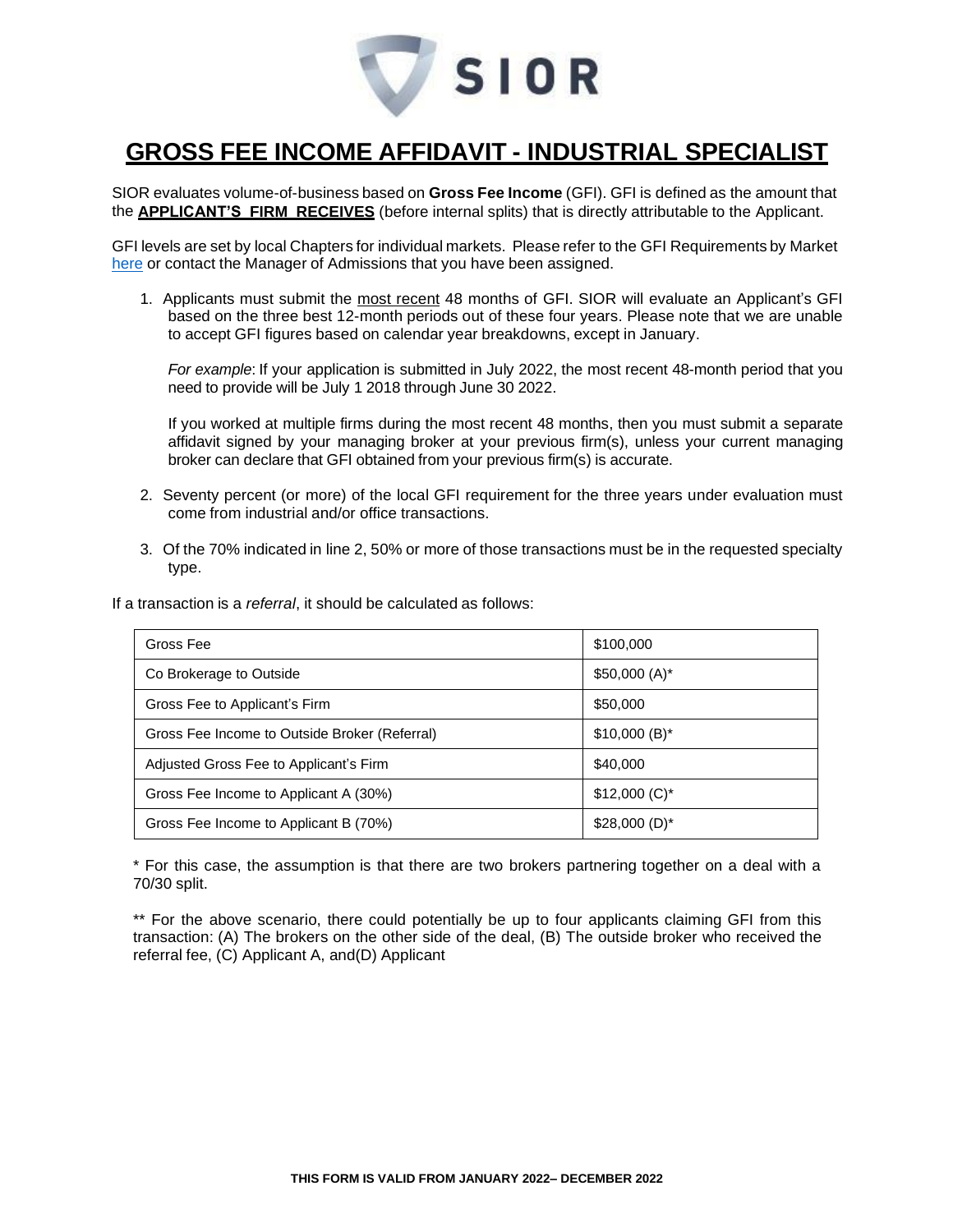

# **GROSS FEE INCOME AFFIDAVIT - INDUSTRIAL SPECIALIST**

**Applicant Name: Date: \_\_\_\_\_\_\_\_\_\_\_\_\_\_\_\_\_\_\_\_\_\_\_\_**

### **THIS SECTION TO BE COMPLETED BY THE APPLICANT'S MANAGING BROKER, CFO, OR A CPA**

#### *I certify that, for SIOR membership, the above-named applicant:*

1. Has produced the following aggregate Gross Fee Income for the most recent four 12-month periods\*:

| <b>TIME FRAME</b>     | <b>DATES</b> | <b>GROSS FEE INCOME (GFI)</b> |
|-----------------------|--------------|-------------------------------|
| Most recent 12 months |              |                               |
| Previous 12 months    |              |                               |
| Previous 12 months    |              |                               |
| Previous 12 months    |              |                               |

#### *\*Provide EXACT, not rounded numbers*

2. Has exceeded 70% of the regular GFI requirement in industrial and/or office transactions in the three years represented in the GFI Worksheet.

| <b>Transaction Type</b> | Percentage (%) |
|-------------------------|----------------|
| Industrial              |                |
| Office                  |                |
| Other                   |                |
| Total                   | 100%           |

3. Of the 70% indicated above, 50% or more of those transactions must be in the desired specialty type. **Desired Specialty Type:** 

| <b>Transaction Type</b> | Percentage (%) |
|-------------------------|----------------|
| Industrial              |                |
| Office                  |                |
| Total                   | 100%           |

*I hereby declare under penalty of perjury that the transaction information provided above is true and accurate to the best of my knowledge.*

**Signature: Name (Printed):** 

**Date: Title:**